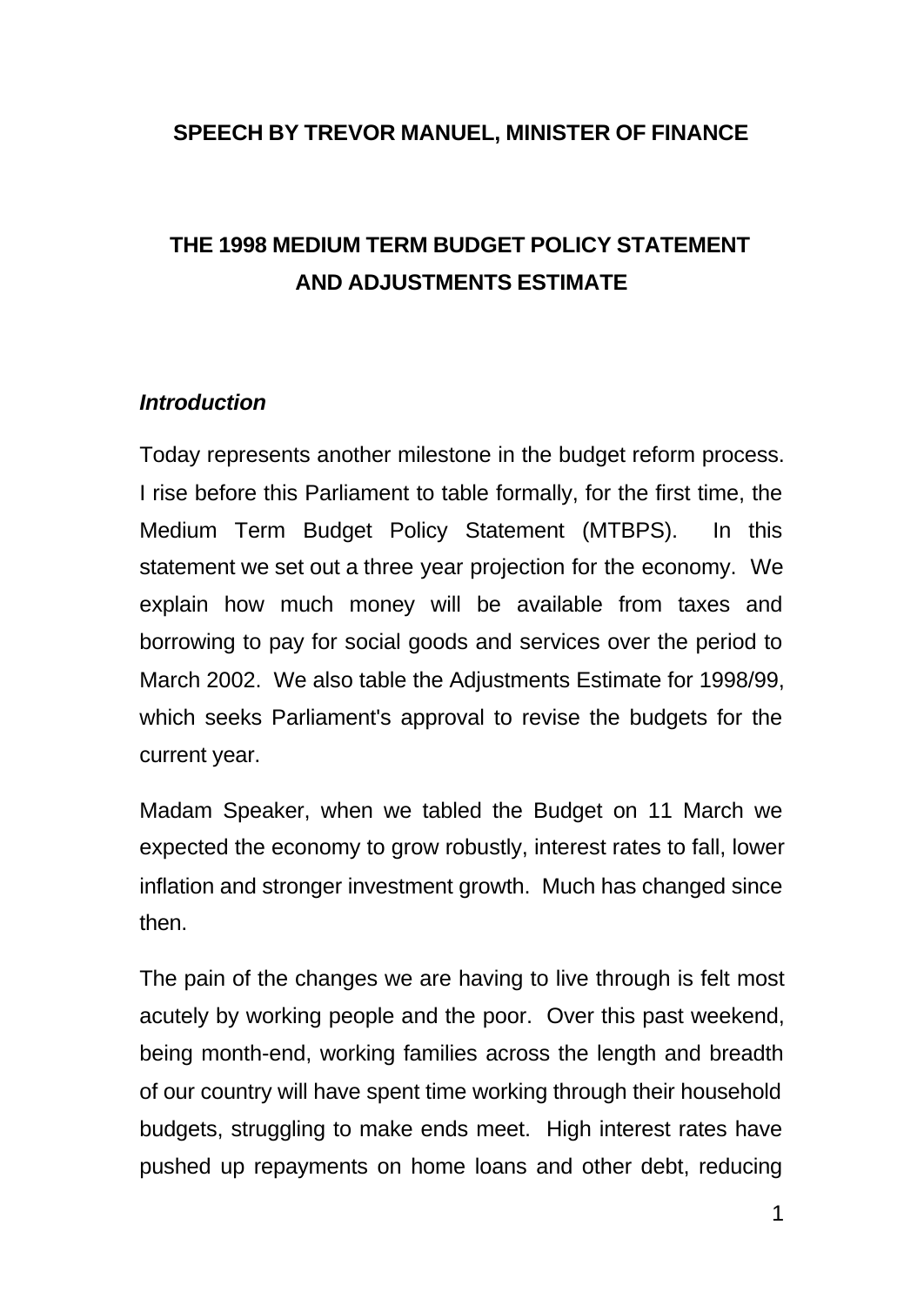the amount of cash available for essentials such as food. In many cases, people run the risk of losing their homes and other possessions.

The change in economic circumstances has also put pressure on investment and job creation.

It has been a difficult and challenging time for all of us. But despite the downturn of the economy we have not cut back on social welfare spending. We have not cut back spending on education and health. We have not cut back on any of the spending on special poverty alleviation and employment programmes. This distinguishes South Africa from all other countries which have been affected by the global crisis.

The developments of the past year have been a real test of our resolve and commitment to the vision and objectives we set out in the Reconstruction and Development Programme (RDP). We believe that we have remained true to these ideals. We continue to deliver on them. We have done this in the most difficult of times. But we have done this without jeopardising the potential of our economy for sustainable growth and development.

It is important to acknowledge that we have been assisted in our task by the fact that our economy has been undergoing major structural reform, which has made it stronger, more resilient and better able to withstand external shocks.

Last December we published (but did not formally table) our first Medium Term Budget Policy Statement, which set out a three-year projection of the economy. In the Budget in March this year those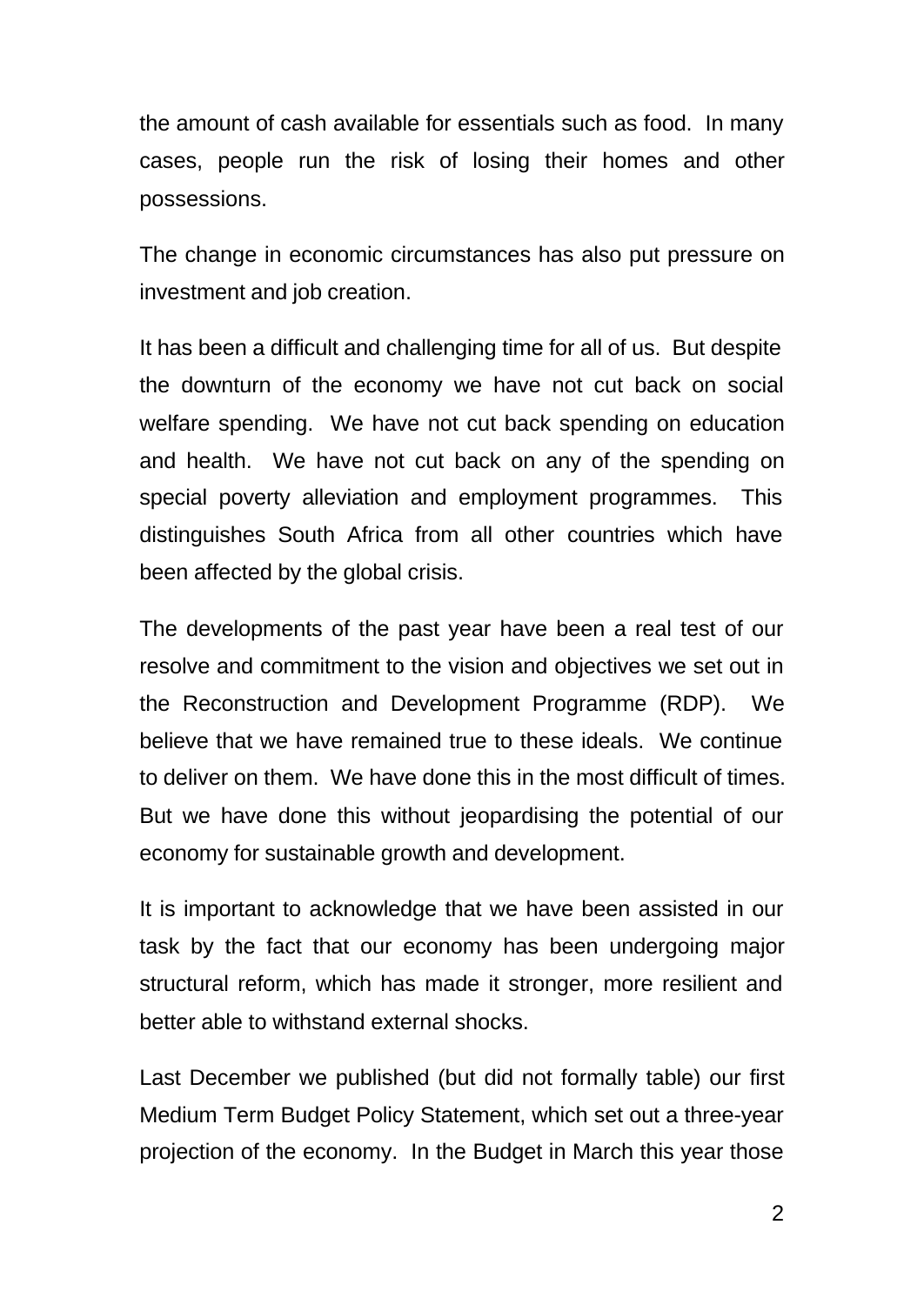economic projections were updated, and our spending plans were translated into detailed Budget allocations for departments and provinces.

But, as I have already mentioned the world has changed since our first Policy Statement.

## *The world economy*

The global economy is in the midst of a serious financial and economic crisis. We have witnessed a deepening of the financial crisis in the Asian economies. We saw investors respond by withdrawing their money from these economies in the second half of 1997, leading to currency devaluations, increases in interest rates and precipitous declines in stock and other asset markets. Countries were made more vulnerable by the fact that they had very high levels of short term foreign debt.

Since April the global economy has been rocked again and again. The speed at which this crisis has spread from East Asia through Russia and into Latin America, and in particular Brazil, is alarming.

We have watched financial investors flee from emerging markets to relative security, without at times, any semblance of rationality. And, investors have often failed to differentiate between good and bad policies. It has become difficult, if not impossible, for any developing country to access the international capital markets, a fact, which has served only to deepen the crisis.

It is of course true that the world has benefited over the last decade from very strong growth in trade and flows of capital.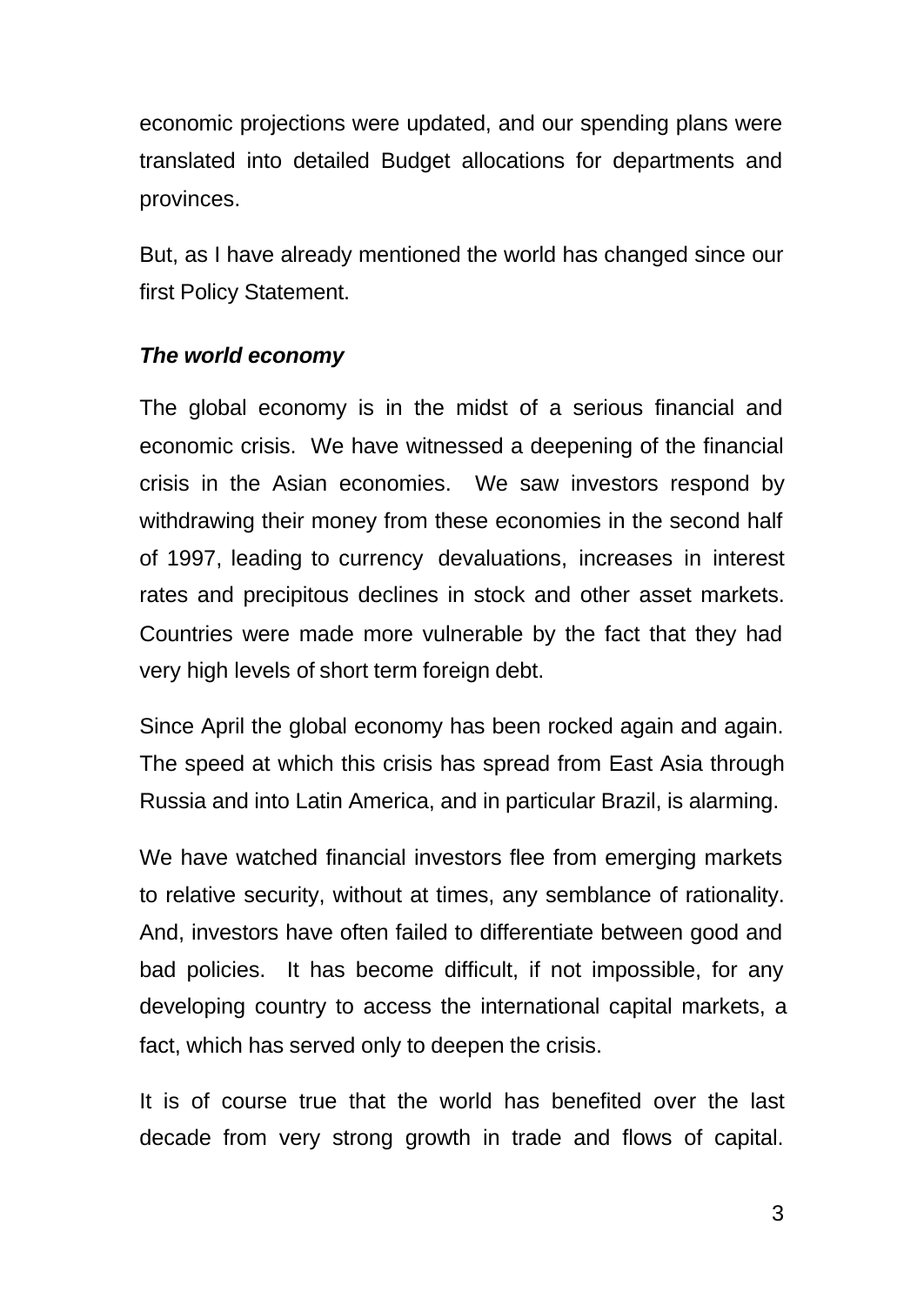There is no question that these flows have contributed to the high rates of growth in many Asian and other developing economies, and have financed investment, growth and jobs in many developing countries.

But these flows have also been accompanied by rapid development of new financial instruments in an environment of poorly regulated banking systems and financial markets. Speculative finance and spiraling stock market prices - and yes, greed - have fuelled poor investments.

Today large parts of the world economy are near or in recession. Sadly most of the countries in recession are in the developing world. The pain and suffering of the poor in these countries is immeasurable. In Indonesia alone, six to eight million more people will join the ranks of the unemployed; in the other economies of East Asia the adjustment has seen large cuts in education and health spending, children are being taken out of school, reversing decades of investment in social development. In our continent lower commodity prices are having a significant impact on growth and creating even greater hardships for the poor. Sadly the burden of adjustment to the global crisis has fallen disproportionately on the poor.

The facts speak for themselves:

- $\triangleright$  About 1½ trillion dollars that is almost ten thousand billion rand – of financial wealth has been destroyed in the affected Asian economies.
- $\triangleright$  About the same amount has been wiped off the New York Stock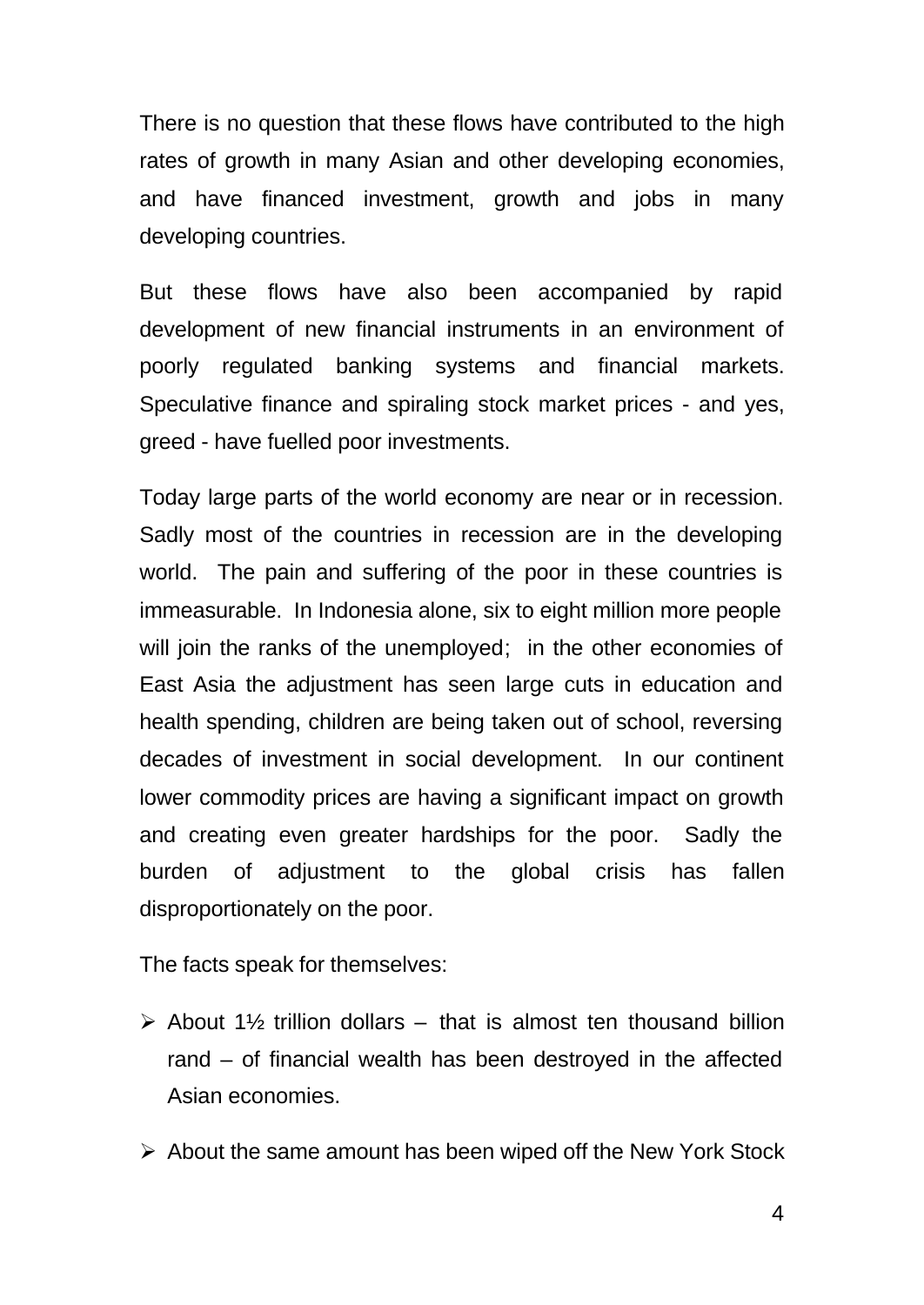Exchange.

- $\triangleright$  The Russian economy has collapsed and the country is facing a debt standstill.
- $\triangleright$  Latin America has been drawn into the crisis, and Brazil is at the edge of the precipice. The adjustments its government has to make require large cuts in social spending, significant increases in taxes and interest rates which are now at around fifty per cent.

The consequence is that world trade and global growth has fallen sharply. The consensus at the recent Annual Meeting of the IMF was that world economic growth for 1999 was projected to slowdown very significantly. Recognising the global nature of the crisis, industrial countries are expected to ease their interest rates to prevent a global recession. However, slow growth for a number of years seems inevitable.

# *Impact on South Africa*

Inevitably, we have not been immune to these shocks.

The rand plummeted between May and August, and our stock market lost nearly a third of its value. Capital outflows reversed the net inflows of the first half of the year. The interest rate on government bonds rose from below 13 per cent at Budget time to nearly 20 per cent in August, significantly increasing the government's interest burden. Money market rates, prime interest rates and home loan rates rose 6 percentage points from May to September, reaching an unprecedented 16 per cent above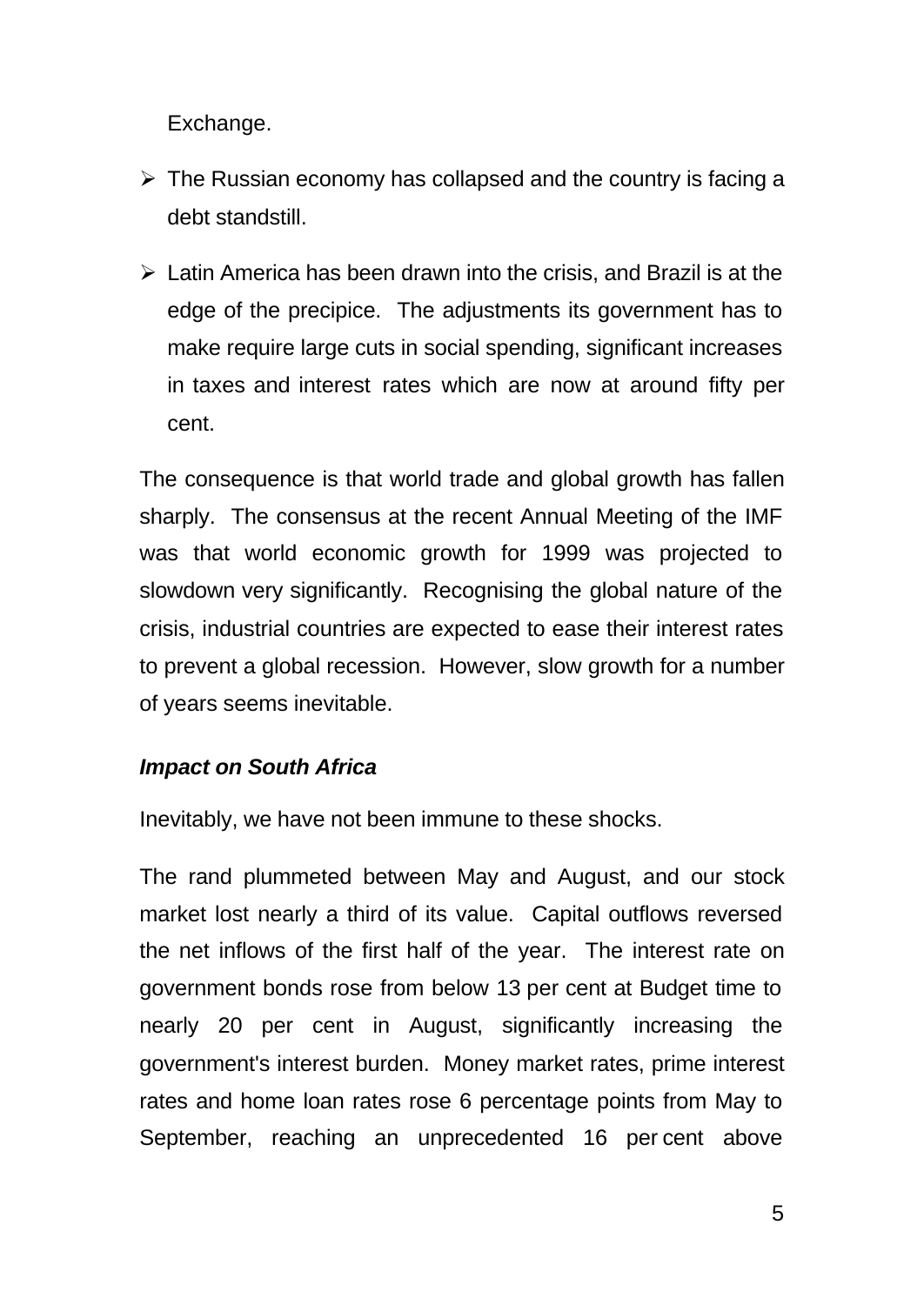consumer price inflation.

As a result, private consumption and retail sales have stagnated, export growth has slowed and business confidence has been severely dented. Although the economy continued to grow in the first half of the year, all indications are that it has slowed down sharply in the second half.

We cannot avoid the impact of the changed outlook for the world economy. Two thirds of our exports are commodities, which means that the decline in commodity prices has impacted negatively on export earnings and our national income. Our manufacturers now face more difficult international trading conditions and tougher competition from Asian and other countries. And, we remain heavily dependent on foreign investment because we save too little ourselves.

The announcements we make today must not be seen as a mere revision of the numbers. They go to the heart of how this Government gives priority to reconstruction and development, to basic social services, to the poor and vulnerable and to job creation. They are our beacons and we reaffirm today that we will steer our course by them.

We do so cognisant of the fact that the course we are steering is a difficult one. We have said on many occasions that there are no shortcuts, and that we have a responsibility to our people to ensure that the gains we make are sustainable in the long run.

We want our children and grandchildren to enjoy greater prosperity; our mothers and fathers to enjoy peace of mind; and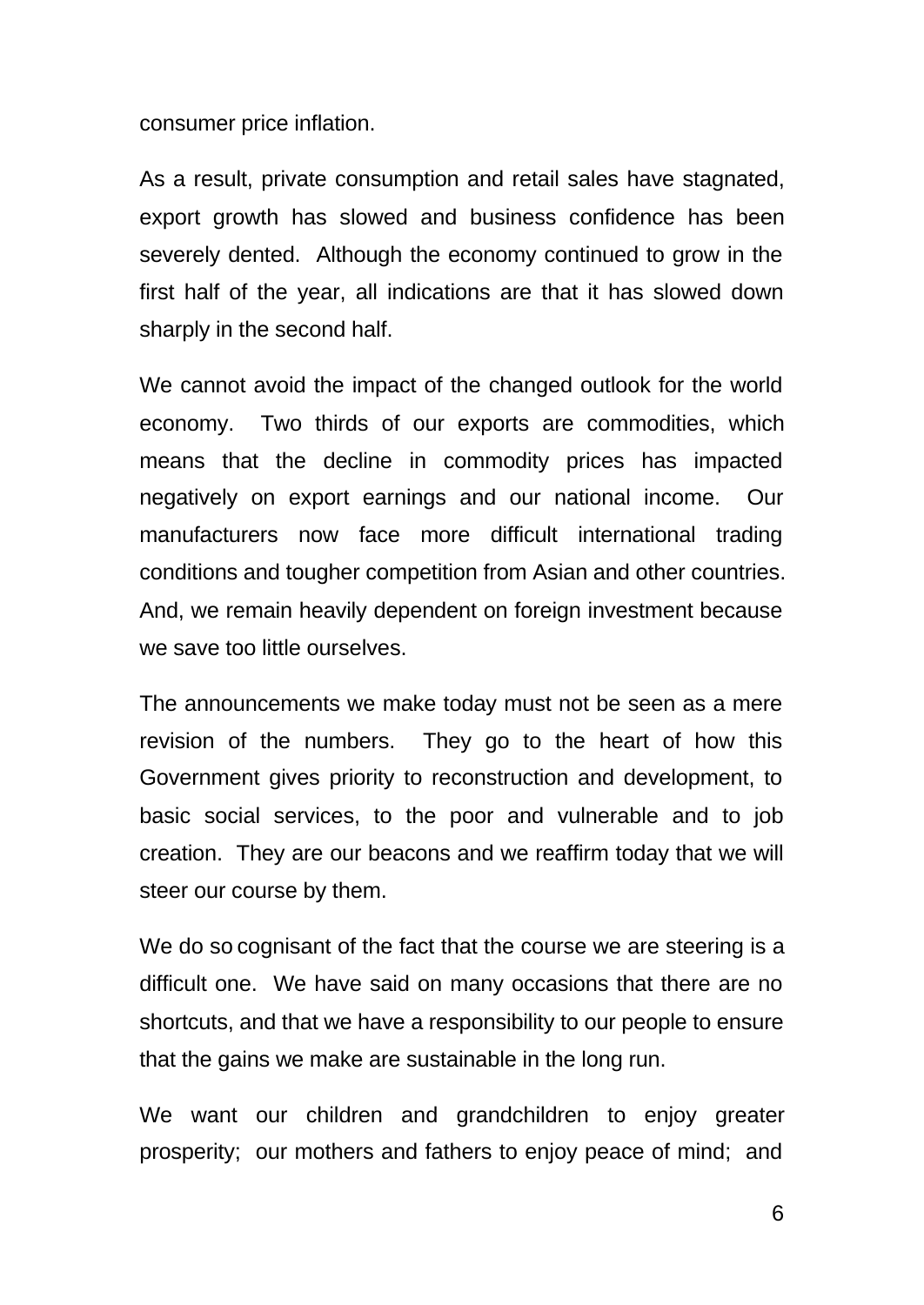we want to restore the pride and dignity of our people and communities by eliminating the scourge of unemployment. The choices we have made and present to our people today are a testimony to our commitment to creating a better life for all.

#### *Economic prospects*

We have come through the worst of this storm and although we have suffered some damage we expect calmer waters for the remainder of this year. We are also projecting that the economy will begin to recover next year, albeit slowly.

The higher interest rates will dampen private consumption and investment until the second half of next year. But as inflation and interest rates come down, demand will strengthen, augmented by demutualisation, increased export competitiveness, and the resumption of foreign inflows. By 2000, we expect to see private consumption and investment growing by as much as 6 to 9 per cent.

Domestic savings are still too low, which means that we need to attract higher levels of foreign investment if the economy is to grow. Capital from abroad not only finances investment and growth, but also provides the liquidity in money and capital markets which we need to bring down our interest rates.

In our trade with the rest of the world, sluggish demand and the lower rand, will dampen import volumes. Although our exports may suffer from the slowdown in world growth, the lower level of the rand will provide some relief. Overall the current account deficit is anticipated to remain between 1 and 2 per cent of GDP in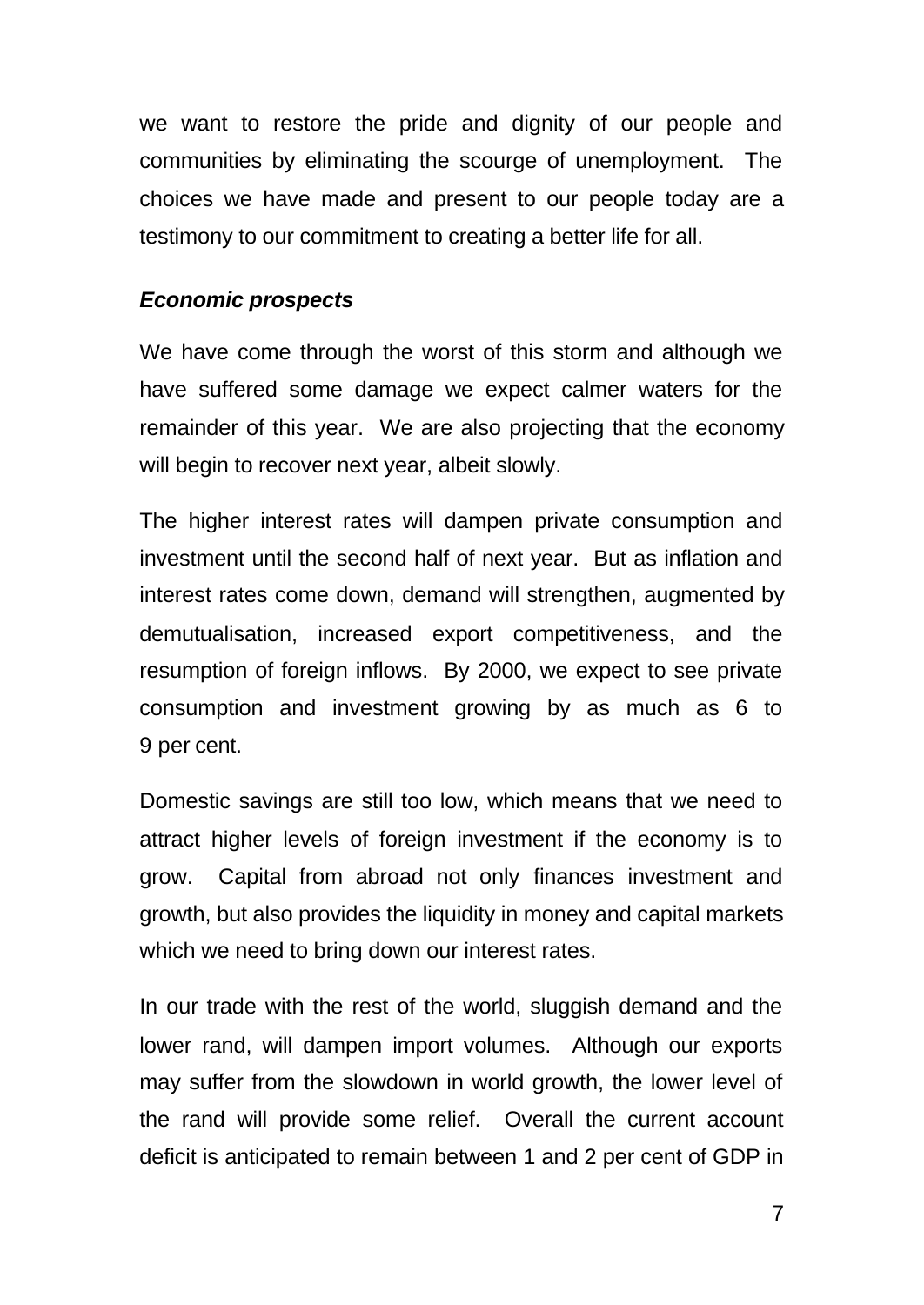1998, rising moderately over the following years as demand recovers.

Consumer price inflation is projected to peak below 10 per cent by the end of this year and then decline rapidly towards its 5 per cent trend level during next year.

On balance, we anticipate real growth in the economy of 2 per cent in the next financial year, rising to 3 per cent in 2000/01 and 4 per cent in 2001/02.

Economics is an uncertain science – and rarely is it more uncertain than now. This Medium Term Budget Policy Statement comes at a time when it is difficult to be sure what will happen in the next three weeks, let alone three years. Our forecasts are based on our best assessment of domestic and international conditions, but they are vulnerable to unexpected shocks.

# *Relatively strong performance*

Although investment and growth have suffered, the impact on South Africa of the slowdown in the world economy has been moderate compared with a number of other middle-income countries.

There are several reasons why we have not been so hard hit;

- $\triangleright$  We have a sound balance of payments, with a deficit to be financed of less than 2 per cent of national income.
- $\triangleright$  We have moderate foreign debts in both the public and the private sector.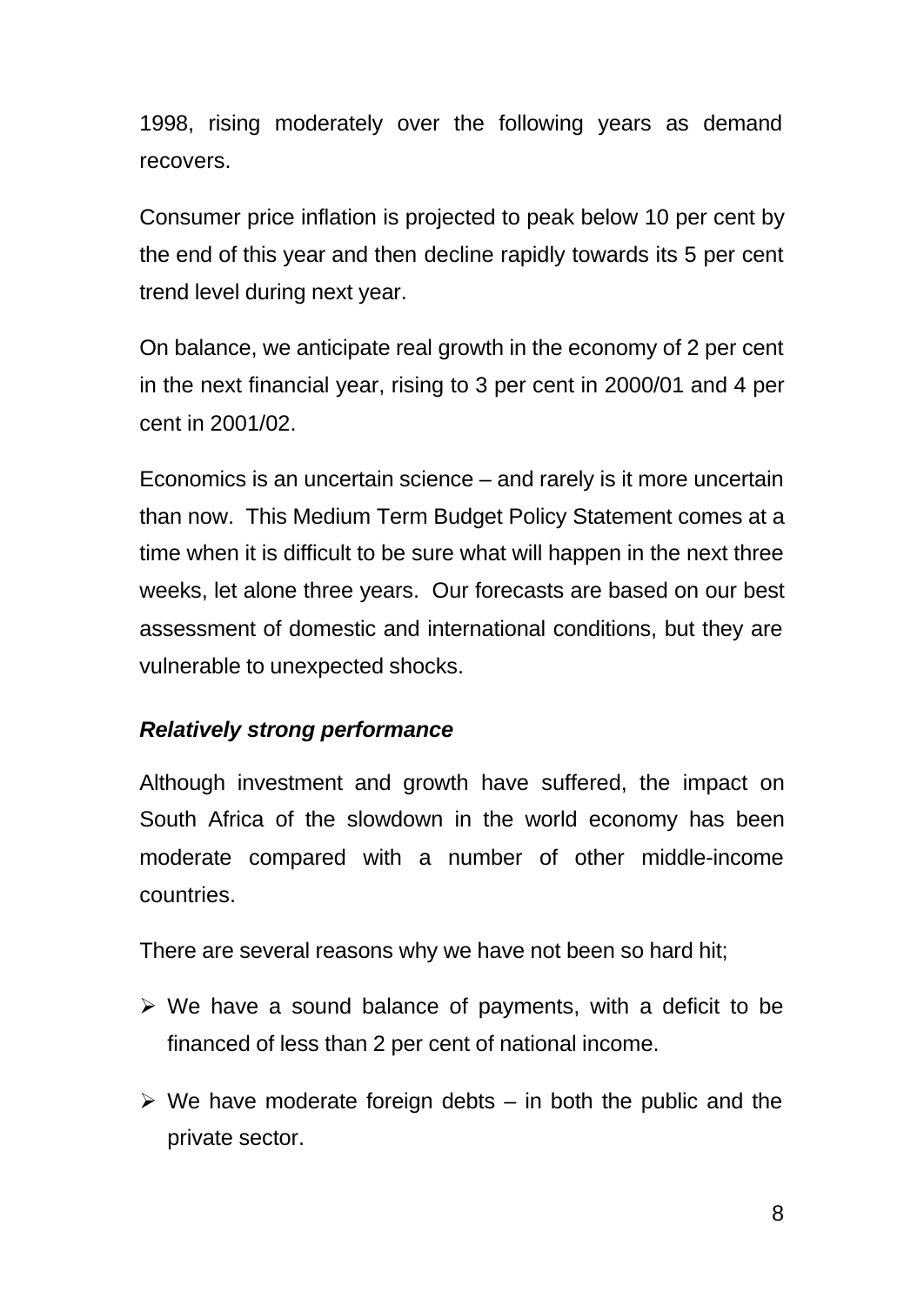- $\triangleright$  We have a well-regulated and well-developed financial system.
- $\triangleright$  We have made substantial investments in social development over the past four years, in social welfare, education, health, housing, water and sanitation, electrification and other social infrastructure.
- $\triangleright$  And above all, we have coherent and sustainable macroeconomic policies, and transparent and credible public finances.

These strengths protected us against the worst of the world financial crisis. Our performance has enhanced our standing as an emerging economy. This is also reflected in the fact that the credit rating agency Moodys confirmed South Africa's investment grade rating and changed its outlook from negative to stable. Our investment grade rating was also confirmed by Duff and Phelps, the other rating agency.

We will hold our nerve and walk the path to which we are committed. And, we will emerge stronger from this experience, enhancing our longer term prospects for sustainable growth, investment and above all jobs.

## *The Adjustments Estimate*

We also table today the Adjustments Estimate, which seeks Parliament's approval to revise the budgets for the current year. In part, the changes in spending reflect our changed circumstances.

The Adjustments Estimate contain the following additions to the 1998/99 expenditure estimates: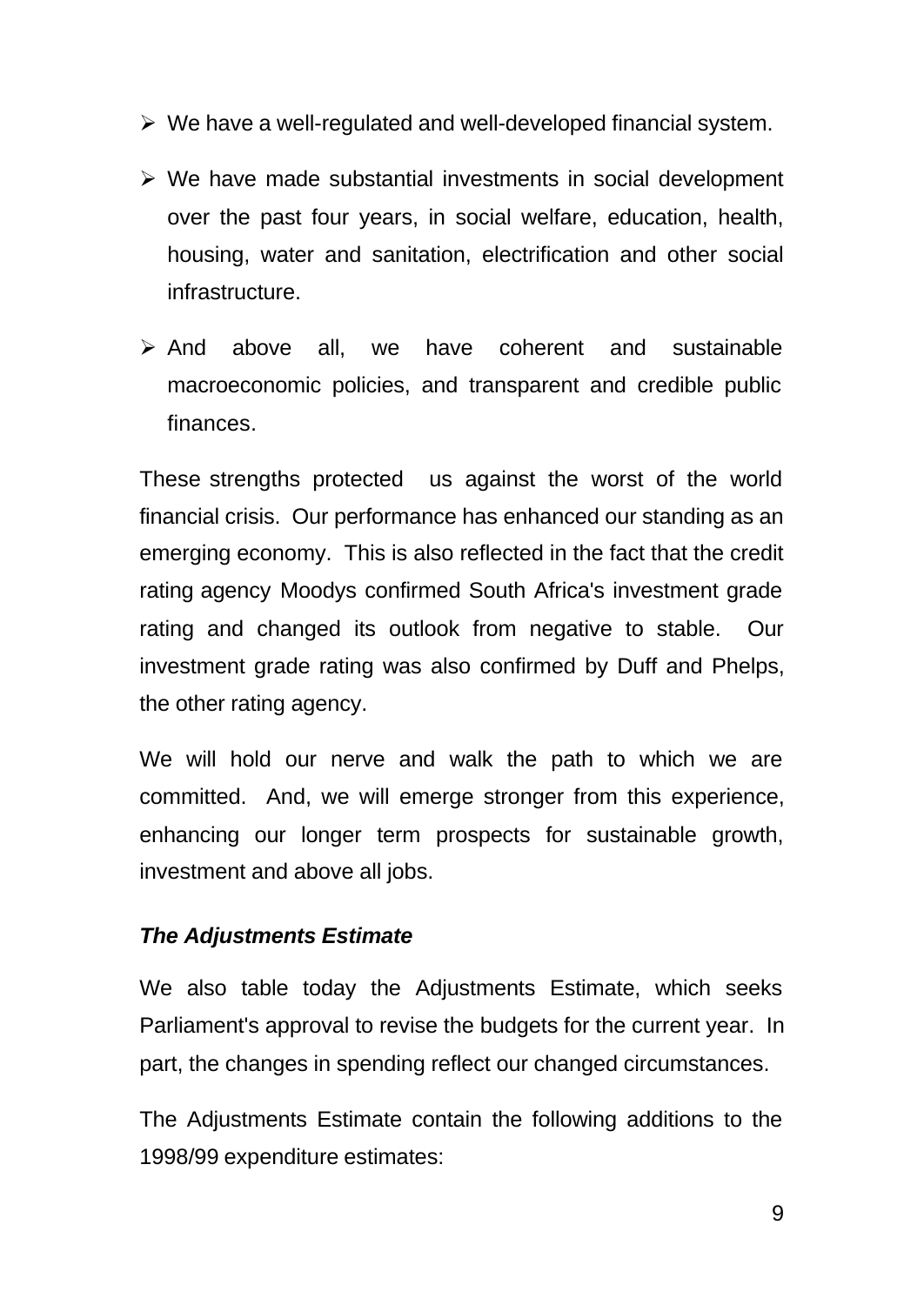- $\triangleright$  Like every other borrower government has had to live with the high interest rates. When we budgeted for debt service costs for 1998/99 we expected that government bonds would cost us an average interest rate of 13 per cent. To date it has cost us on average 15,9 per cent to finance our deficit and to re-finance maturing loans, while short-term loans have been obtained at an average rate of 17 per cent. What all this means is that the cost of servicing government debt has increased and we have had to set aside an amount of R1,18 billion in the Adjustments Estimate for this. This pushes the total interest bill up from R42,5 billion to R43,7 billion. The importance of government's commitment to reducing the deficit is underscored by the sheer magnitude of these numbers.
- $\triangleright$  Every parent will welcome the news that the Adjustments Estimate includes R200 million for new textbooks. Although the provision of new textbooks is a provincial function, the National government has decided to set aside R 200 million to assist provinces in meeting this commitment. It should now be possible for children to have schoolbooks in the first week of school.
- $\triangleright$  The Adjustments Estimate also provides an extra R1 billion for national government departments, to meet unforeseen and unavoidable expenditure. This includes commitments by the Special Defence Account, foreign currency losses incurred by SATOUR, the extension of the Truth and Reconciliation Commission, an additional allocation to the Rail Commuter Corporation, and construction contracts of Water Affairs.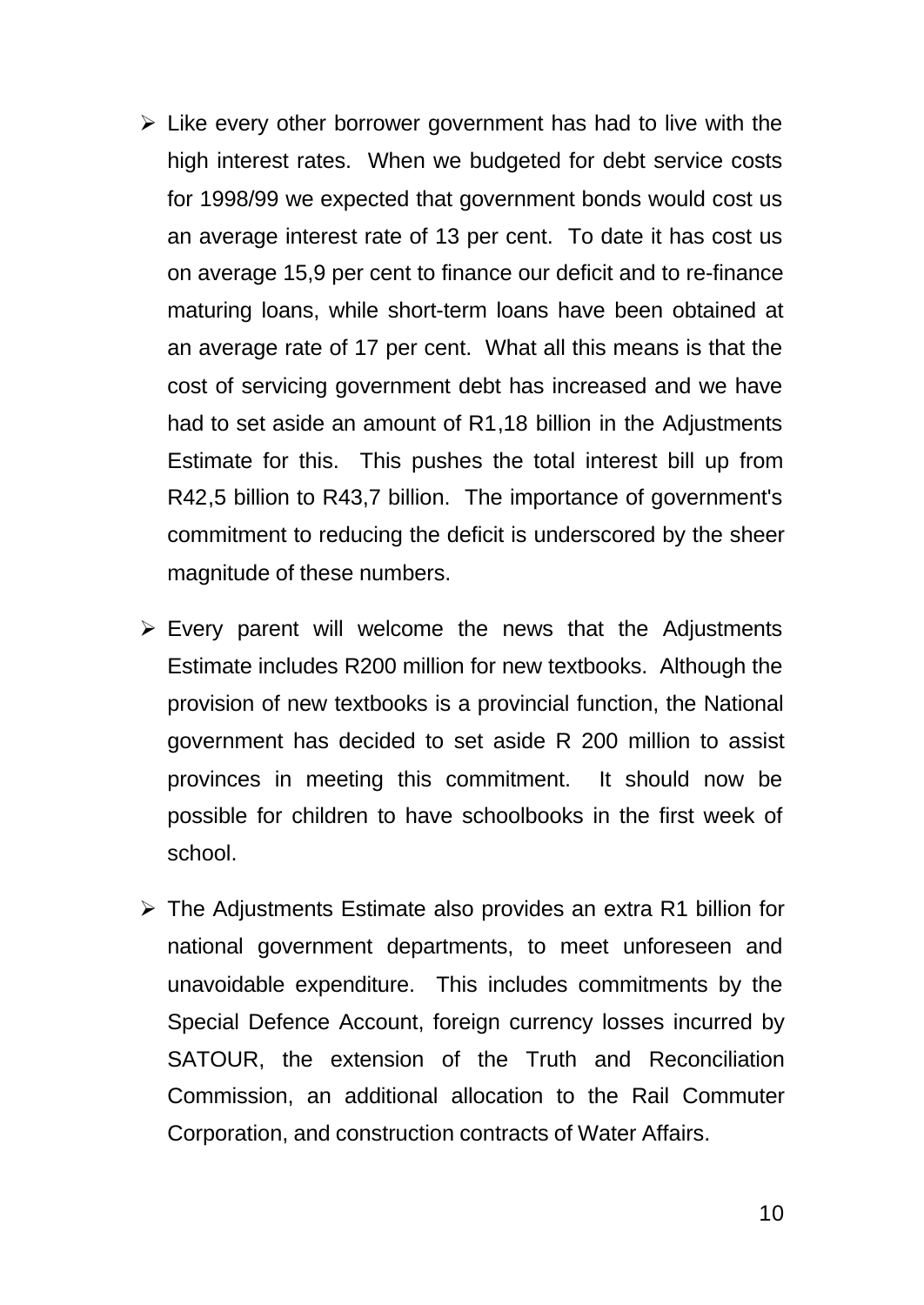- $\triangleright$  In addition, a billion rand will be provided for provinces. Provinces must use this money to pay off debt and pay their bills on time.
- $\triangleright$  The Adjustments Estimate also provides for R300 million in additional expenditure for the improvements in conditions of service of both national and provincial government employees.
- $\triangleright$  R2,0 billion of expenditure rolled over from 1997/98, offset by expected savings and allocations to be rolled forward to 1999/00 amounting to R2,1 billion.

At this stage additional revenue of R384 million is anticipated, including a R350 million receipt to the Exchequer following the closing of the Post Office Fund.

After taking into account the contingency reserve of R1 billion set aside in the 1998/99 Budget, the overall impact of the Adjustments Estimate is an increase of R2,2 billion in the projected deficit to R25,9 billion. This is 3,9 per cent of the revised GDP. The revised expenditure level is now R204,5 billion compared to R201,3 billion announced in the Budget.

The Adjustments Estimate also shows R651 million of additional spending financed from foreign grants or international cooperation agreements. International budgetary support is expected to continue to grow over the coming years, in keeping with various sectoral agreements with partner countries.

The details of the Adjustments Estimates are set out in the Explanatory Memorandum, which we table today. The proposals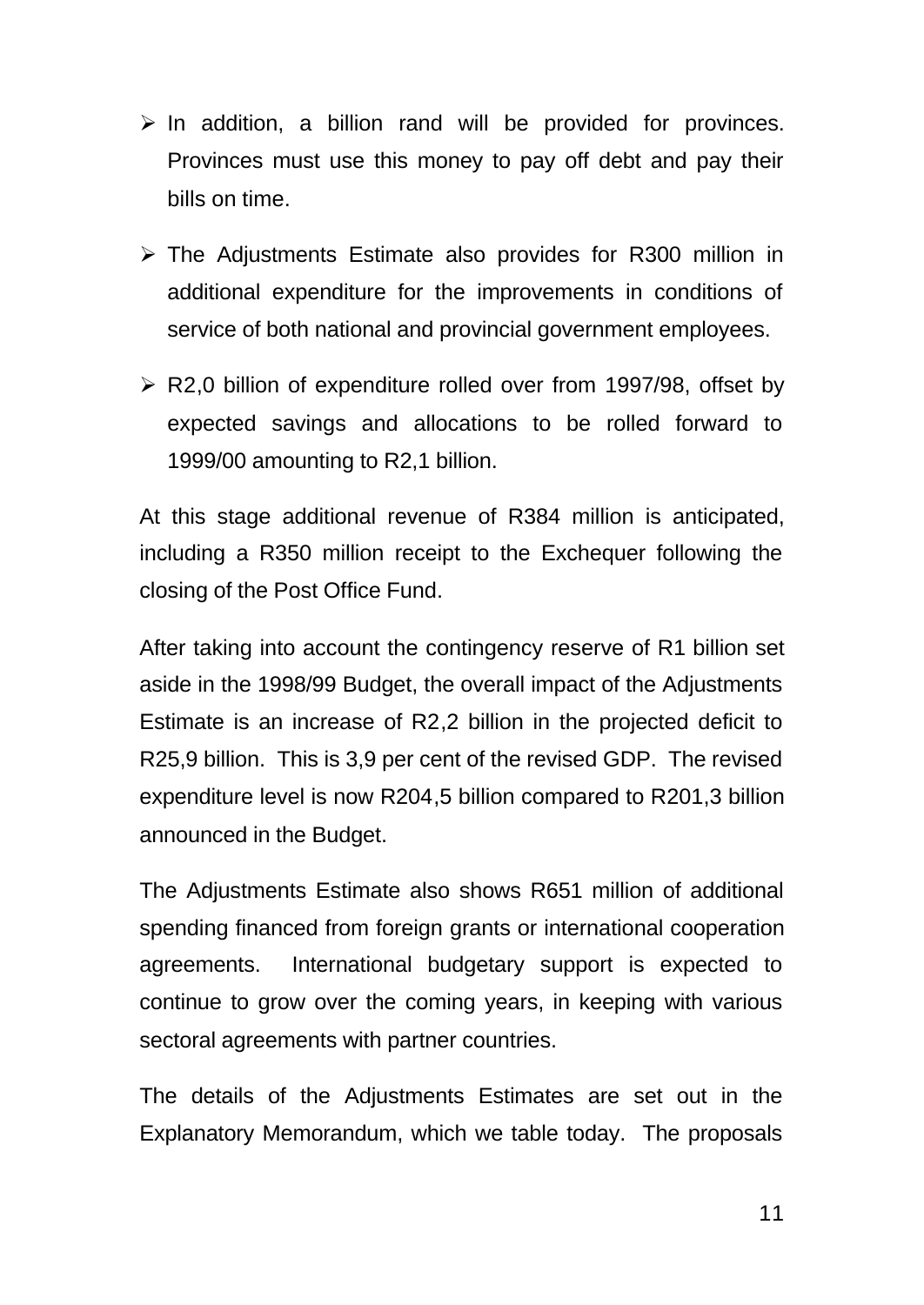are a measured response to the changed economic outlook and its impact on the public finances. Government will live within this revised expenditure limits to the end of March 1999.

#### *Revision to macroeconomic and fiscal projections*

Madam Speaker, our commitment to economic growth built on investment in our people and the infrastructure of our nation remains unshakable. We believe that it has been our ability to stay the course that has protected us from the worst of this crisis.

The deterioration in the world economy has not led us to abandon our macroeconomic policy. On the contrary, our commitment is underscored by our belief that it has served us well as an anchor in recent storms. The experience of the last year has redoubled our determination to pursue the sustainable economic policies we need to underpin the reconstruction and development of our nation.

Our Growth Employment and Redistribution strategy (GEAR) has never been about specific numbers. It is about a set of policy choices designed to increase growth, employment and redistribution over the medium term. Sustainable growth and job creation are the goals. To achieve them we need to increase the levels of both private and public sector investment particularly in infrastructure; we need a strong export sector; we need to increase the potential of small and medium size enterprises; it also requires a labour market capable of encouraging enterprise while protecting workers. It requires sound public finances and the Budget needs to continue to give priority to spending on education,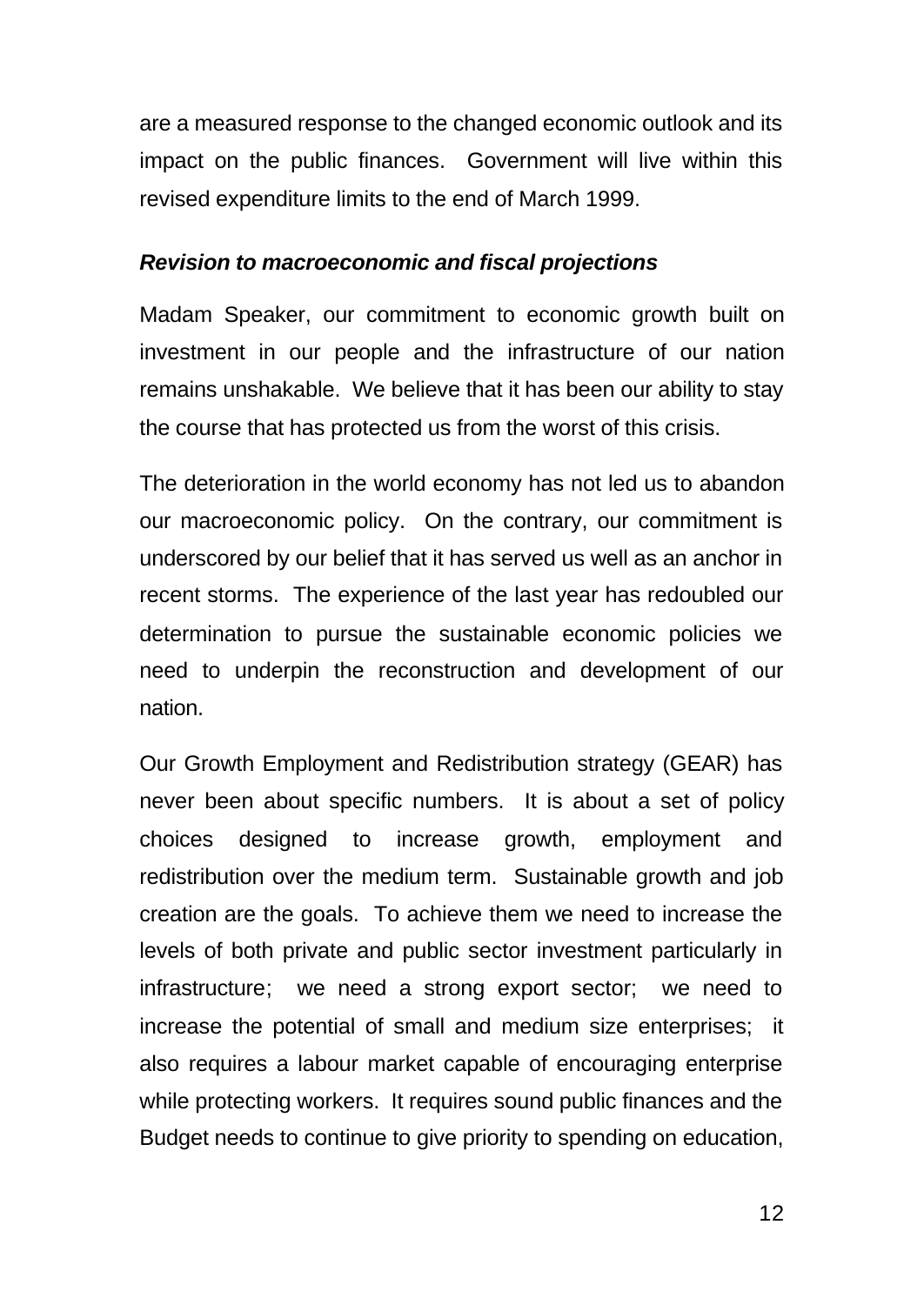health, welfare, and social infrastructure.

This reprioritisation demands that we reduce our debt service costs and to do this we have to reduce the government deficit. It also means that we have to begin to address the ratio of current expenditure to capital expenditure, and to do this we have to halt the increase in the government wage bill. But we also have to improve the quality and efficiency of delivery of services. This is the logic that informs our macroeconomic policy.

Of course we must look again at the detailed projections, and adapt them in the light of the changed economic environment. We already know that growth is not as strong as we anticipated; that the exchange rate has been a little stronger; that interest rates have been much higher than we assumed and inflation more subdued. And, more importantly perhaps, the world economic outlook has changed fundamentally. In revising our projections we must be clear where we have fallen short of our goals, and understand why we have not succeeded. But we believe and state unequivocally that the coherence and strength of our policy framework remains.

## *Fiscal policy and projections*

Madam Speaker, I want to deal now with our fiscal projections over the coming three years, on which the next Budget, which will be tabled in this Parliament on the 17 February, will be based.

Our projections in March this year assumed reasonably rapid economic growth over the coming three years, averaging 4 per cent a year. This would have allowed us to reduce the deficit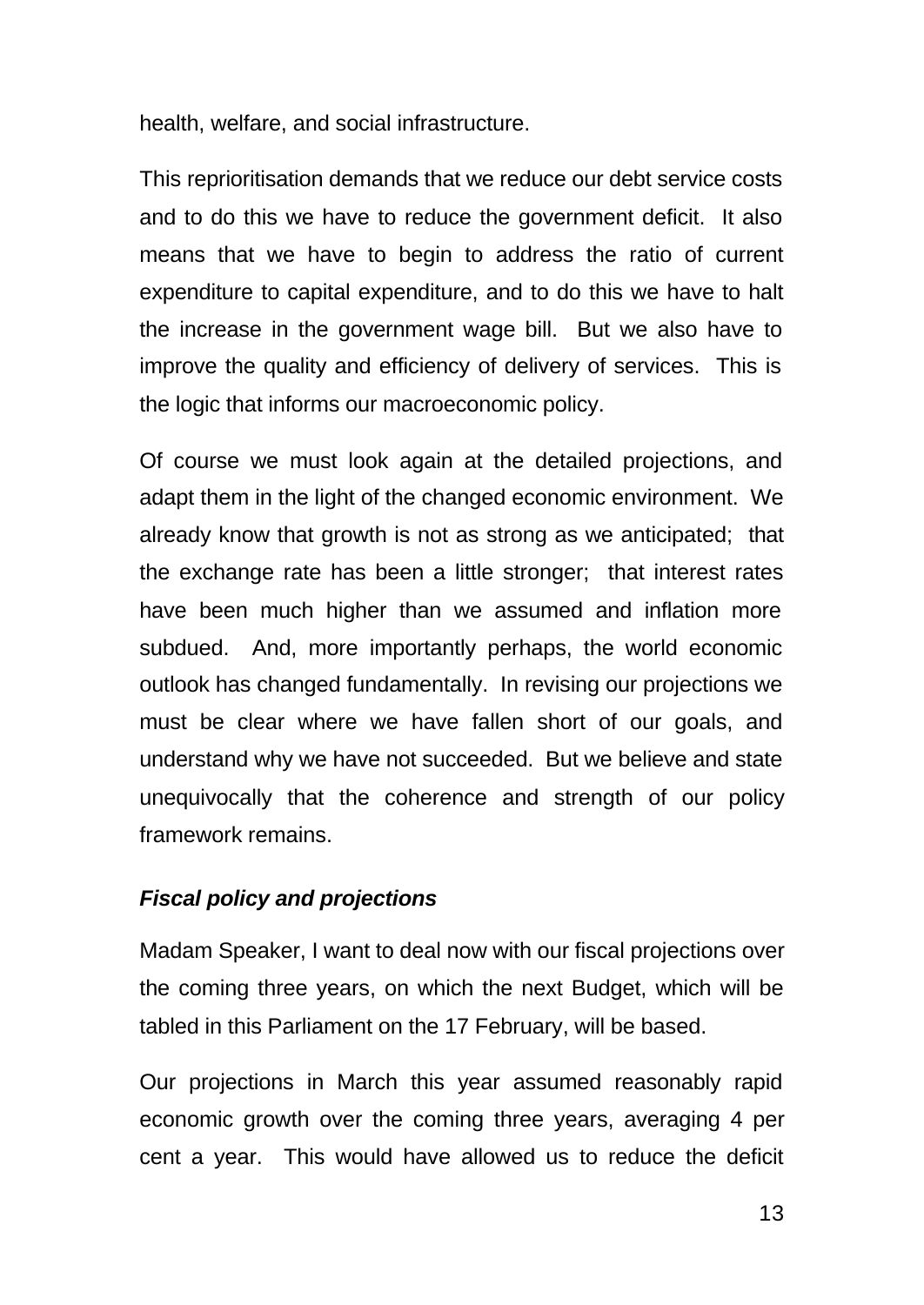whilst allowing for increases in spending in welfare, education and health. In turn taxes as a percentage of GDP were also projected to fall.

The economy will continue to grow, but more slowly than we anticipated in the Budget. To reduce spending as a share of GDP as fast as we had intended in our Budget projections would result in severe year-on-year real cuts in spending. That in turn would mean reductions in basic services and force Government to step aside from its policy commitments.

This Government does not intend to cut back on social services and infrastructure spending because of a temporary slowdown in growth. It would not be fair to shift the burden of adjustment on to those services that make up the backbone of social delivery. But it would also not be efficient or sustainable. We have therefore decided to protect the real level of public spending over the next three years.

This does not mean that we have abandoned our commitment to sound fiscal management. Quite the opposite. We are more conscious now than ever before that we cannot spend our way out of trouble. The more we borrow, the more we have to set aside to pay the interest on our debt and the less there is left to deliver on reconstruction and development.

It is important to note that the reduction in the deficit since 1994 has already saved about R 4 billion in interest costs that would not have been available in the 1998/99 budget.

Our commitment to reduce the deficit and overtime the debt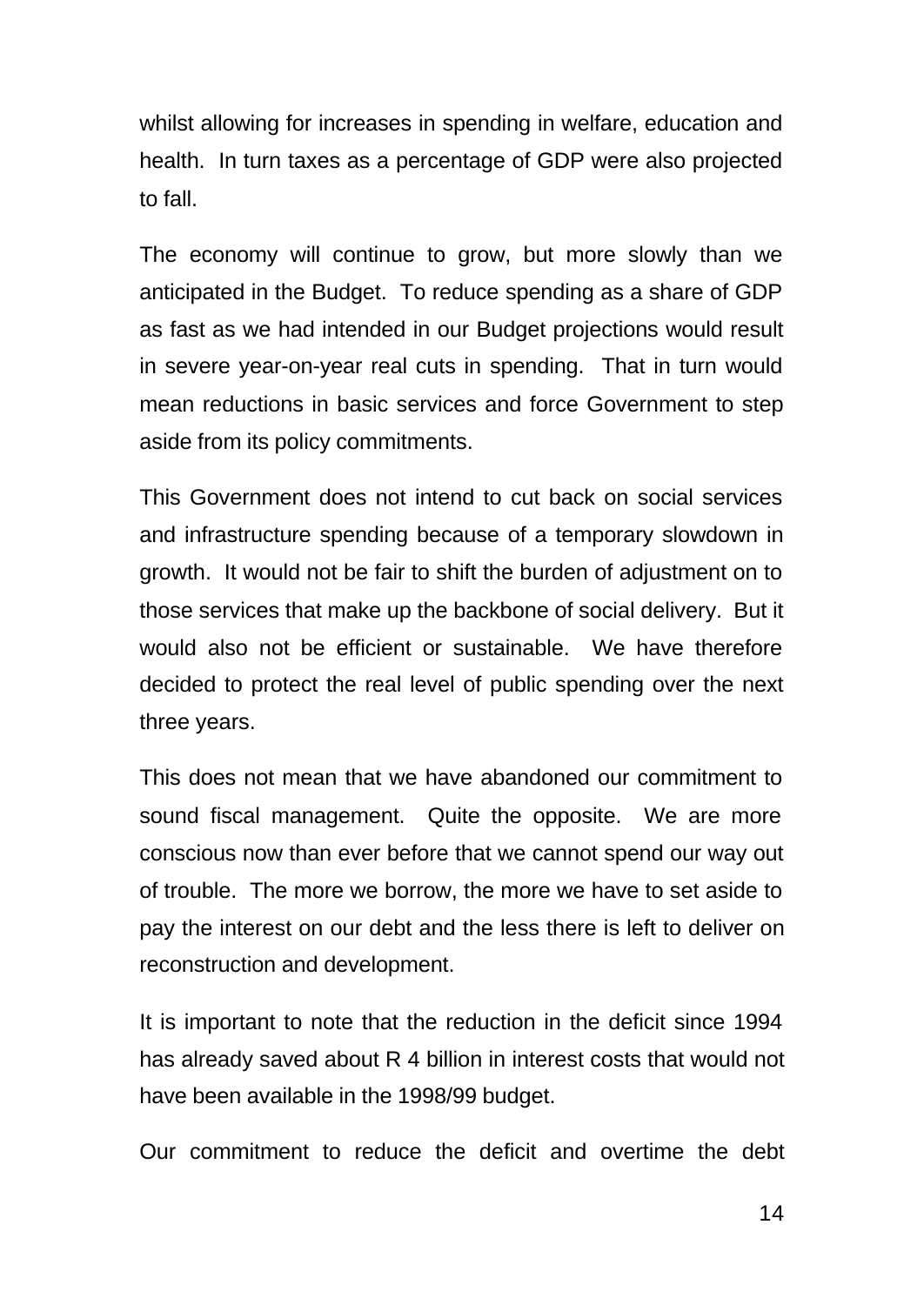burden remains firmly in place. We will be reducing the deficit to 3 per cent of GDP in 2000/01, a year later than we planned at the time of the budget. The deficit next year, 1998/99, will be R25,2 billion rand, which is 3½ per cent of GDP.

In other words, we have deferred by a single year our progress to a sustainable and affordable deficit target. We have done so in the face of changes to economic conditions, which make more rapid progress undesirable and unachievable. However, we are mindful of the higher interest costs, which arise from the higher deficit and it is for this reason that the deficit reduction programme is being deferred for only one year.

For the current fiscal year revenue is expected to exceed the Budget slightly and will amount to 27,1 per cent of the revised GDP estimate. In the revised budget framework we allow for a phased reduction in national revenue to 26,5 per cent of GDP in 2001/02.

As a result, budgeted public spending will grow by 20 per cent over the next three years – giving us an average growth of 6,2 per cent a year (or in real terms more than 1 per cent a year).

The new fiscal projections are set out in detail in today's Medium Term Budget Policy Statement. They reflect our commitment to protecting services and jobs in the face of the world economic downturn within a sound and sustainable macroeconomic framework.

# *The division of revenue*

As well as the projections for total spending, tax and borrowing, the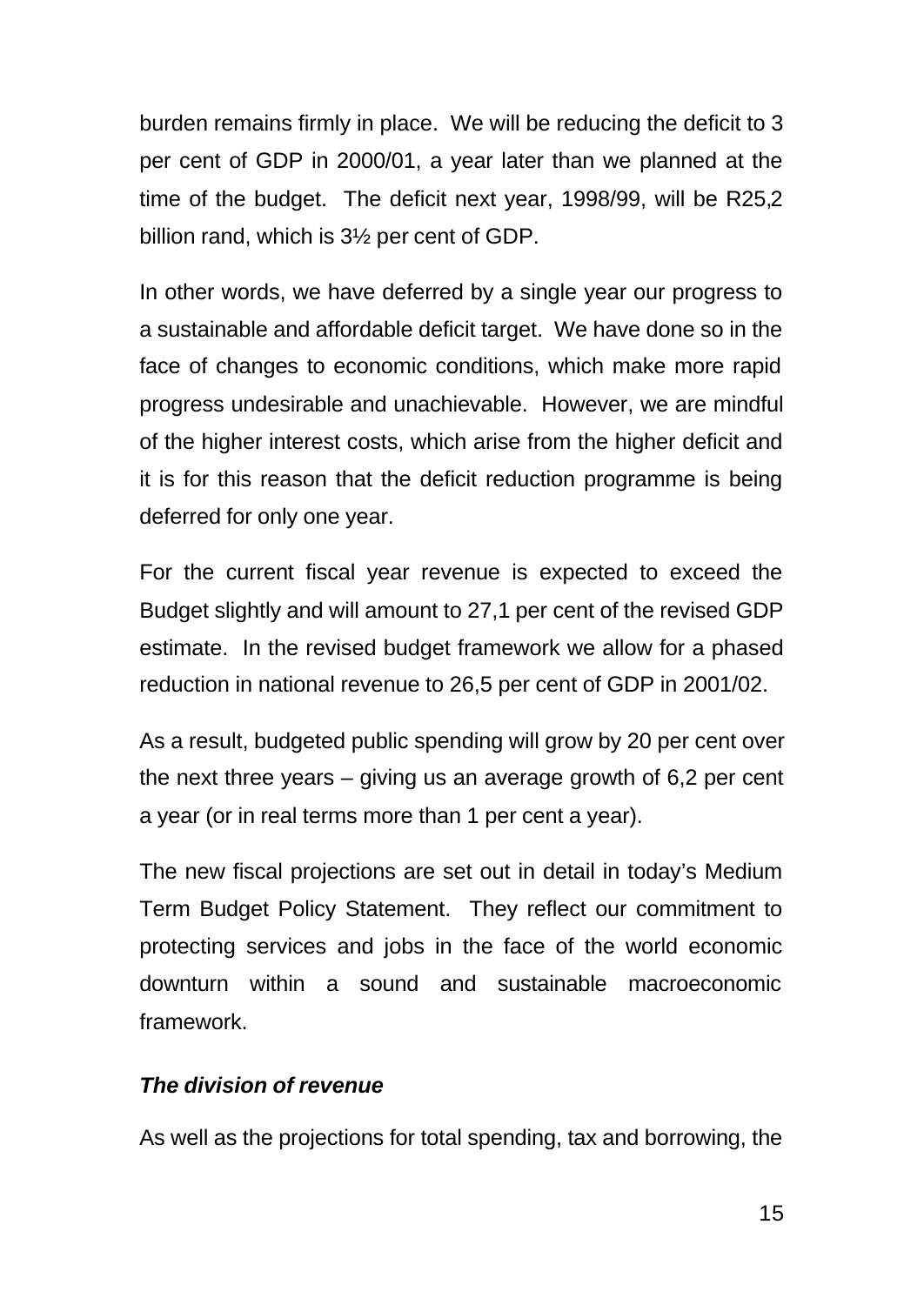Medium Term Budget Policy Statement sets out the proposed division of revenue among the three spheres of Government.

The proposed division is given effect by the Division of Revenue Bill, which is tabled along with the Budget. We now publish the proposed Division of Revenue some 3 months before the Budget. This will enable provinces to plan their budgets more effectively before February. It will enable analysts and the public to consider the implications of the division of revenue before the budget. Above all, it will enable Parliament to reflect on the proposed division of revenue before the Bill is tabled here in February. This is another step forward in transparency and predictability of the Budget.

The vertical division of revenue between the three spheres of government has been held broadly constant. Some 42 per cent of available revenue is allocated to national government, 57 per cent to provincial governments, and the rest makes up the local government equitable share that we introduced last year.

The division of the provincial share between the nine provinces is determined by a formula which takes account of the demographic profile of each province, in order to reflect the demand for basic social services.

We have updated the formula this year to take account of the final data from the 1996 Census, which we unveiled last month. In addition, we have introduced a new backlog component into the formula, to address backlogs in infrastructure and delivery. This component is distributed according to reported backlogs in health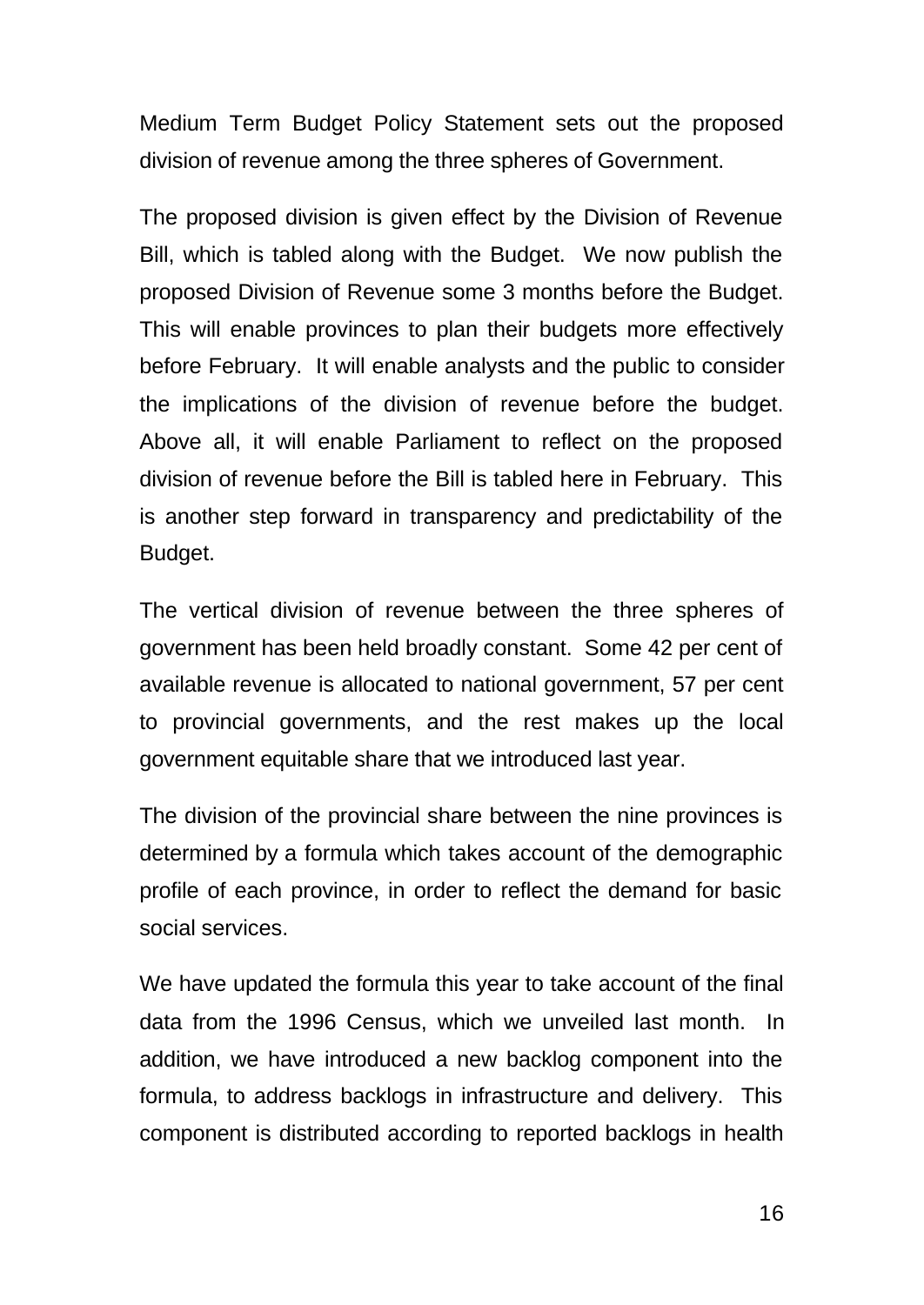and education infrastructure, and represents an important further step in the redistribution of spending towards previously disadvantaged areas.

The proposed equitable shares to each province are set out in detail in the Medium Term Budget Policy Statement.

## *Financial management in provinces*

Madam Speaker, we have heard much about provincial overspending and mismanagement. There undoubtedly have been problems, particularly in those provinces which inherited bantustan administrations, and there have been acute bottlenecks in financial management capacity.

However, there have been substantial changes over the last year. In March this year, national government intervened in both Eastern Cape and KwaZulu-Natal, using its powers under section 100(1)(a) of the Constitution, to ensure the continued delivery of services in the face of severe financial difficulties. Seven months later, both provinces are now projected to run surpluses this year and throughout the coming three years, to pay off the debt that they incurred. In the other provinces, less acutely burdened with poor capacity and backlogs to address, financial systems have been improved. The provinces are on immeasurably firmer ground today than they were a year ago.

I should like to pay tribute to all nine MECs for Finance. As "Team Finance" we have introduced a new system of financial relations between the spheres of government. We have grappled together with the problems of financial administration, and we have sought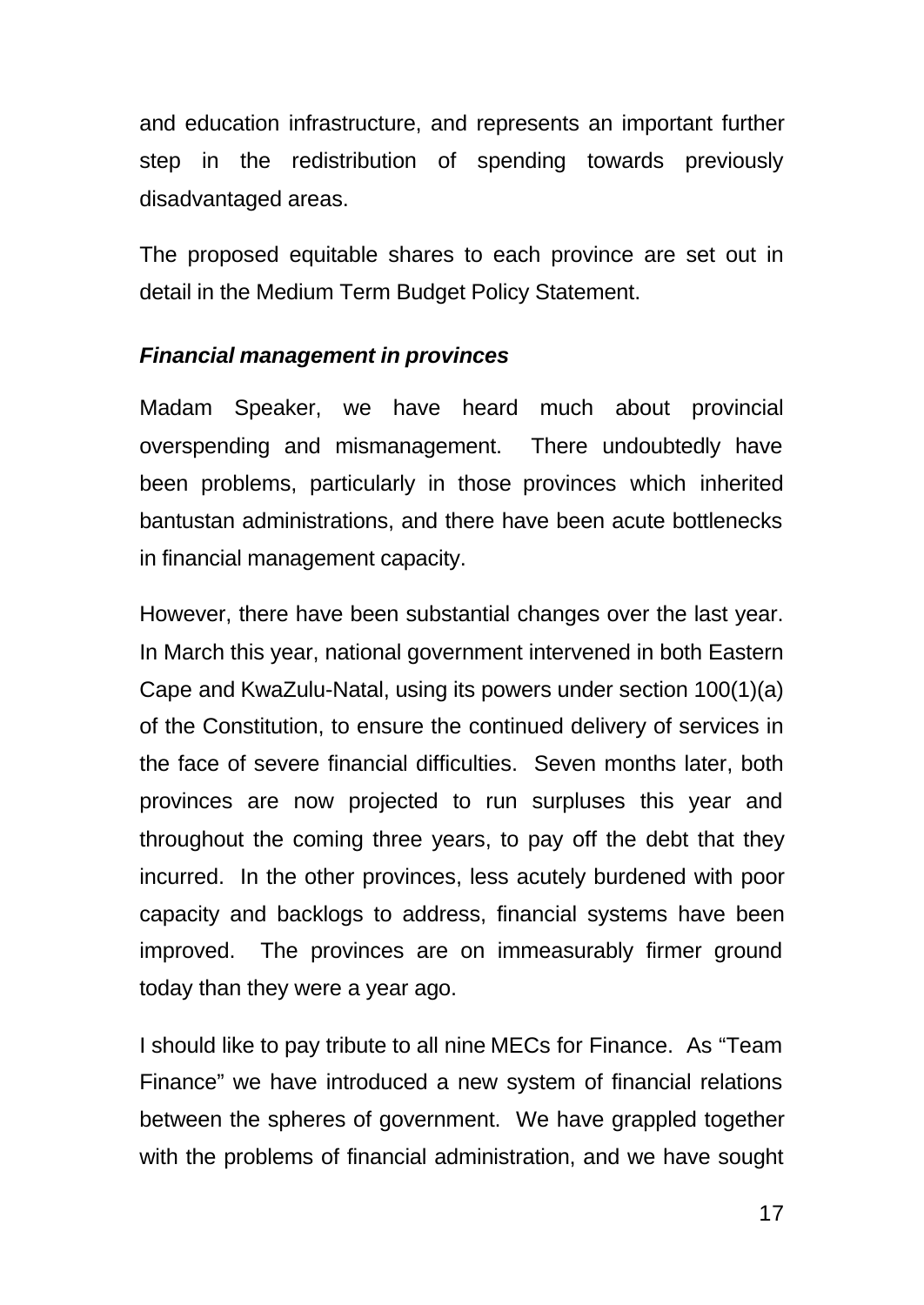to persuade and cajole our colleagues to respect the budget law. We have learned together, and I am proud to call them friends as well as colleagues.

It is a result of their efforts personally that we have a sound system of intergovernmental financial relations which gives effect to our Constitution.

## *Conclusion*

Over the coming weeks and months, Cabinet will finalise the allocation of the national budget, and each provincial Executive Council will do the same for provincial budgets. A new Medium Term Expenditure Framework, setting out spending plans for the next three years, will be announced in the budget in February.

In the meantime, projections based on preliminary budgets are set out in the Medium Term Budget Policy Statement. This enables all stakeholders to engage in a constructive dialogue about the nation's priorities, to ensure that the widest possible cross-section of views are taken into account in the Budget. We invite this Parliament and our nation to actively engage with the policy proposals we have put forward today.

Madam Speaker, at the Presidential Jobs Summit on Friday, Government, business and labour recognised that we will have to combine our efforts, in new and innovative ways, to increase the number of jobs created in our economy.

The national budget already includes about R5 billion allocated to special employment projects and labour-intensive infrastructure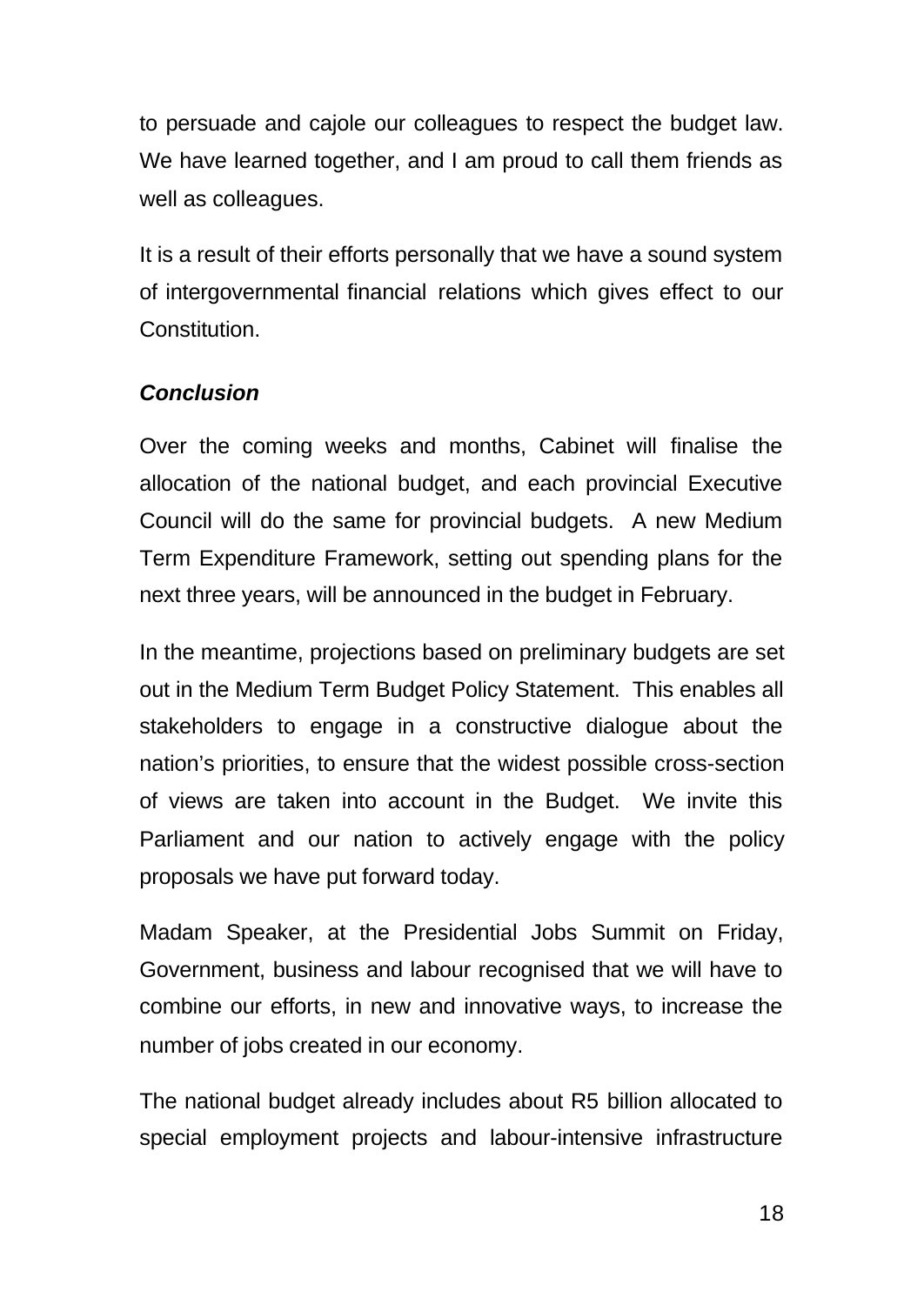programmes. In addition, there is considerable capital and maintenance expenditure by government and public corporations on roads, telecommunications, regional water networks and electrification, several of which are expanding and have significant employment impacts.

The Job Summit established a common purpose for our nation. It recognised that the only way to improve living standards on a sustained basis is to get people into work and earning a decent living wage.

Madam Speaker, in drawing up our budget we compile an operational plan which breathes life into our goals for the nation.

Our task is made more difficult by the turmoil in the world economy, which has resulted in an economic slowdown in South Africa as in the rest of the world.

But we face this challenge knowing that we have in place a sound economic framework, and steadfast in our commitment to our priorities. We will place job creation first. We will enhance our basic social services, to ensure that all our citizens have access to affordable, good quality health care and education. We will invest in our economic and social infrastructure. And we will wage war on crime.

But we will not do this by abandoning our commitment to sound and sustainable economic policies. We will not do this by throwing away the hard-won gains of the past four years. Instead we will redouble our efforts to deliver better services, more equitably and more efficiently, within the resources we have available. That is